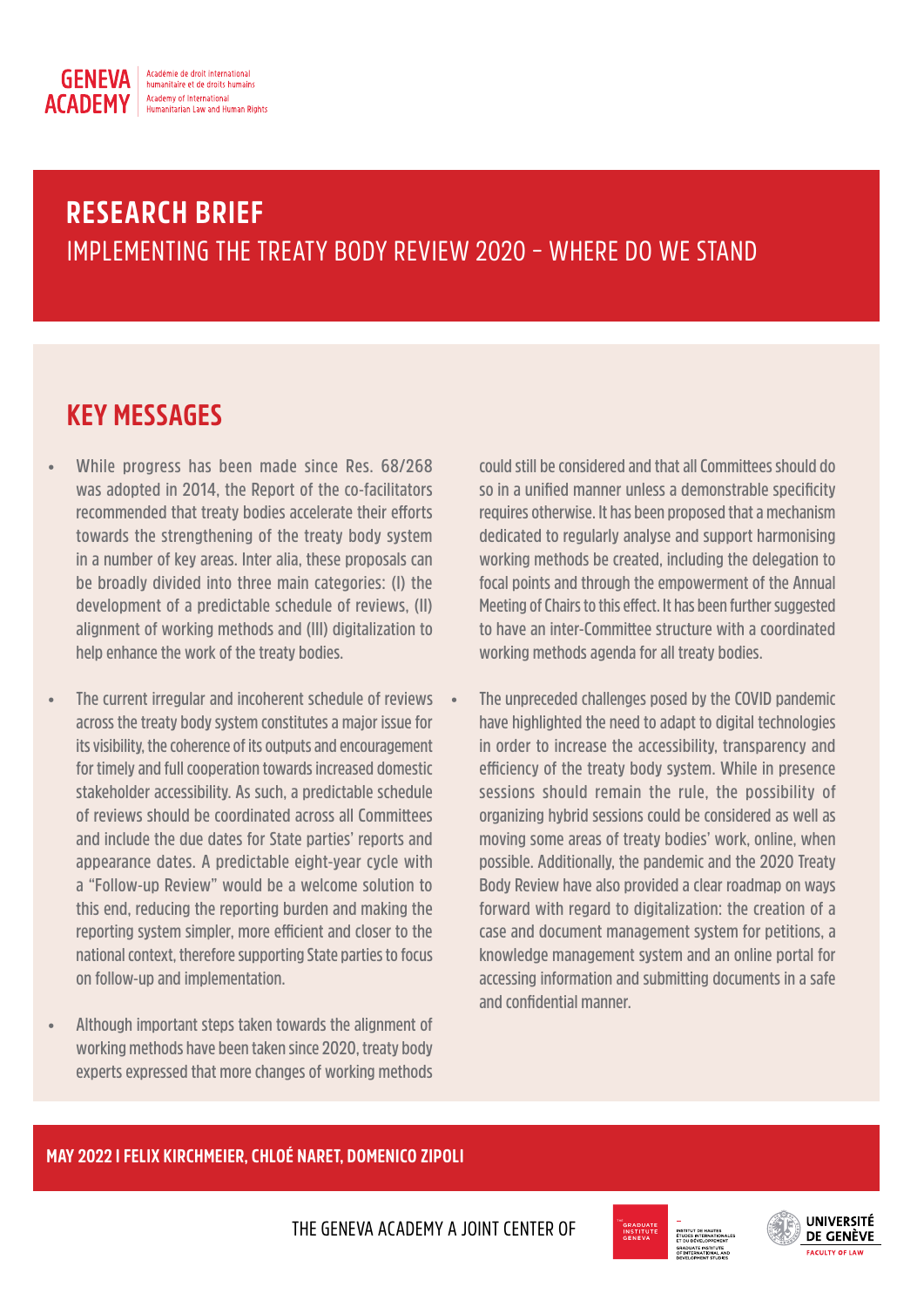## **INTRODUCTION AND OBJECTIVES**

The 34th [Annual Meeting of Chairpersons of the Human](https://www.ohchr.org/en/treaty-bodies/annual-meeting-chairpersons-human-rights-treaty-bodies) [Rights Treaty Bodies](https://www.ohchr.org/en/treaty-bodies/annual-meeting-chairpersons-human-rights-treaty-bodies) represents a critical opportunity to advance on the strengthening agenda set out by General Assembly Resolution 68/268 and reinforced by the [Report of](https://www.ohchr.org/sites/default/files/Documents/HRBodies/TB/HRTD/HRTB_Summary_Report.pdf) [the co-facilitators on the process of the consideration of the](https://www.ohchr.org/sites/default/files/Documents/HRBodies/TB/HRTD/HRTB_Summary_Report.pdf) [state of the UN human rights treaty body system](https://www.ohchr.org/sites/default/files/Documents/HRBodies/TB/HRTD/HRTB_Summary_Report.pdf)<sup>1</sup>, submitted to the General Assembly at the end of the Treaty Body Review 2020 process. At the same time, it also represents an opportunity to act upon the Chairs' agreed [vision on](https://documents-dds-ny.un.org/doc/UNDOC/GEN/N19/237/65/pdf/N1923765.pdf?OpenElement) [the future of the treaty body system](https://documents-dds-ny.un.org/doc/UNDOC/GEN/N19/237/65/pdf/N1923765.pdf?OpenElement), adopted at their 31st Annual Meeting of June 2019.

While progress has been made since Res. 68/268 was adopted in 2014, the co-facilitators of the review recommended that treaty bodies accelerate their efforts towards the strengthening of the treaty body system in a number of key areas. Inter alia, these proposals can be broadly divided into three main categories: (I) the development of a predictable schedule of reviews, (II) alignment of working methods and (III) digitalization to help enhance the work of the treaty bodies. In light of the 34th Annual Meeting of Chairpersons, OHCHR has published a suite of reports which track the current implementation status of decisions and recommendations of the Chairs (2022), most notably:

- [Tracking the implementation status of decisions](https://undocs.org/HRI/MC/2022/2) [and recommendations of the Chairs of the treaty](https://undocs.org/HRI/MC/2022/2) [bodies: Aide-mémoire](https://undocs.org/HRI/MC/2022/2) ([HRI/MC/2022/2](https://undocs.org/HRI/MC/2022/2));
- Progress made on the alignment of working methods and practices of the treaty bodies (HRI/ MC/2022/3);
- [OHCHR's Analytical Summary of trends emerging](https://undocs.org/HRI/MC/2022/3) [from the informal conversations with Chairs and](https://undocs.org/HRI/MC/2022/3) [experts of the human rights treaty body system,](https://undocs.org/HRI/MC/2022/3) [held on 23 and 24 March and 11 April 2022](https://undocs.org/HRI/MC/2022/3)

To accompany such process, the Geneva Human Rights Platform initiated a series of events, the [GHRP Fridays](https://www.geneva-academy.ch/geneva-humanrights-platform/initiatives/detail/65-ghrp-fridays), during which diplomats, treaty body members, OHCHR staff and civil society discussed the results of the review and practical ways to implement change.2 From November

2021 to February 2022, the GHRP organized four thematic discussions based on specific recommendations contained in the Swiss-Moroccan co-facilitator report of the 2020 Review Process: (1) Harmonized COVID Working Methods; (2) Predictable Review Schedule; (3) Nominations, Elections and Membership and (4) Digital Uplift. The series will be continued throughout 2022 with discussions on the Focused Review, on the handling of Individual Communications through a case management portal as well as on digital human rights tracking tools for national-level reporting and follow-up.

This Research Brief outlines the main issues discussed during these thematic discussions, including good practices, challenges and practical recommendations on ways forward. Taking stock of the current implementation status of key decisions and recommendations by all relevant stakeholders - including treaty bodies, OHCHR and Member States - the analysis that follows unpacks their significance for the strengthening of the treaty body system.

## **PREDICTABLE SCHEDULE OF REVIEWS**

Based on the Chairs' agreed vision adopted at their 31st annual meeting of June 20193 , the Chairs conveyed to the co-facilitators the decisions taken by the committees to establish a predictable review cycle for all States parties in accordance with a fixed review schedule, whether reporting or not reporting, and to consider replacing every second review with a focused review, which could consist of an in situ visit by one member of the treaty body with one member of the Secretariat to engage with the State party.4

In their 2020 report, the co-facilitators considered that, in order to better inform the discussions and with the aim to increase the reporting compliance to its fullest extent, the OHCHR could prepare, in coordination with the treaty bodies, a proposed schedule and estimated costing for predictable review cycles. Such a calendar should aim to maximize synergies between reviews and take into account the resource constraints of States parties, including those of small States, 'Small Island Developing States' (SIDS) and 'Least Developed countries' (LDCs). The scheduling of States reviews by OHCHR should also factor in other reporting obligations, including to the Universal Periodic Review.5 The co-facilitators further acknowledged the positive value of introducing reviews in the region as an important step

1 A/75/601.

<sup>3</sup> See [A/74/256](https://documents-dds-ny.un.org/doc/UNDOC/GEN/N19/237/65/pdf/N1923765.pdf?OpenElement), Annex III.

<sup>4</sup> [A/75/346,](http://undocs.org/en/A/75/346) para. 46 (h); see also para. 46 (j).

<sup>2</sup> The GHRP Fridays are organized and hosted by the team of the Geneva Human Rights Platform and co-sponsored by the following Permanent Missions: Belgium, Canada, Costa Rica, Morocco, Switzerland, and Uruguay.

<sup>5</sup> [Report of the co-facilitators on the process of the consideration of the](https://www.ohchr.org/sites/default/files/Documents/HRBodies/TB/HRTD/HRTB_Summary_Report.pdf)  [state of the UN human rights treaty body system,](https://www.ohchr.org/sites/default/files/Documents/HRBodies/TB/HRTD/HRTB_Summary_Report.pdf) para. 56.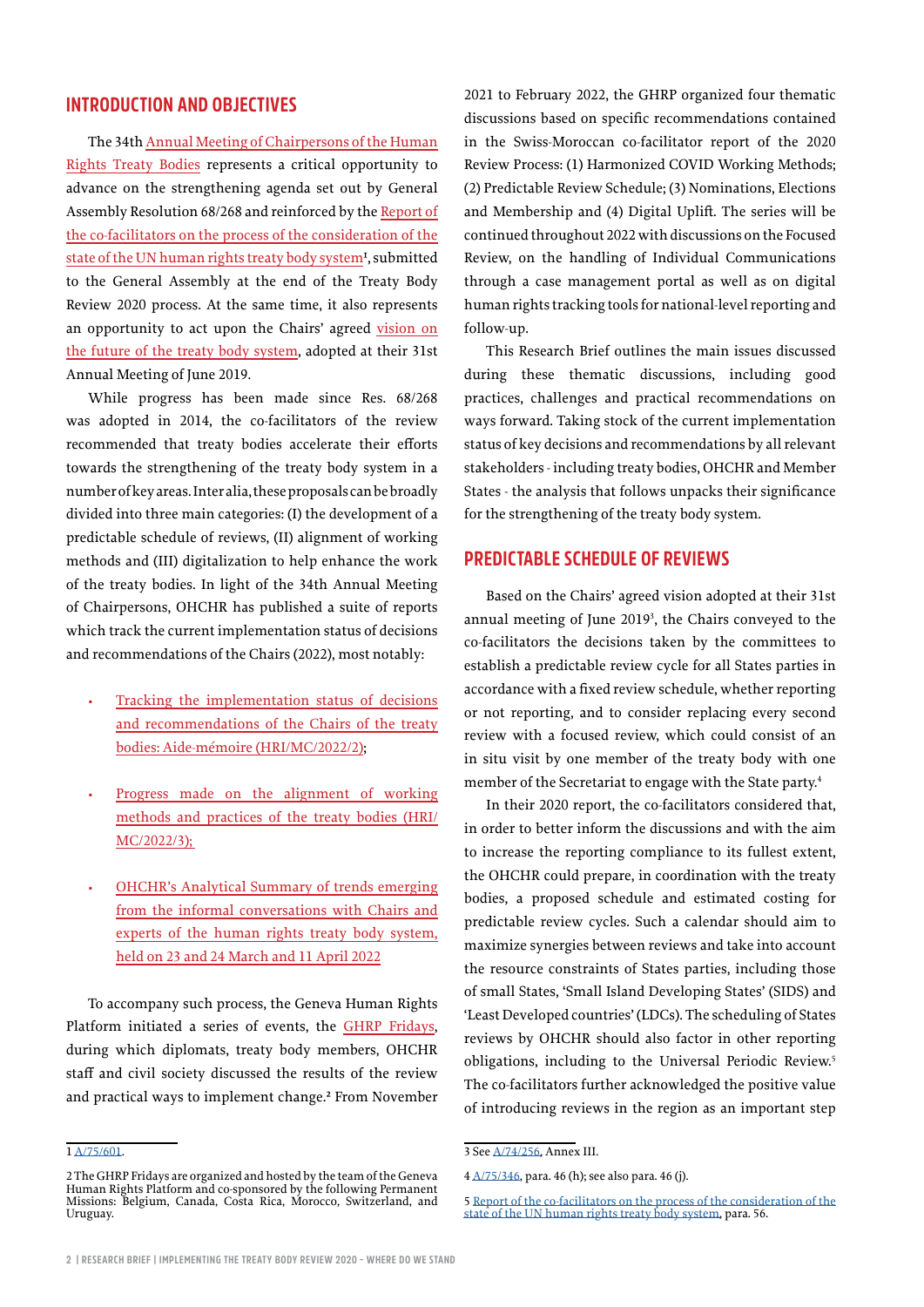towards increased domestic stakeholder accessibility, enhanced visibility of the treaty body system and closer interaction with national and regional human rights systems. Therefore, the co-facilitators encouraged treaty bodies' engagement with UN Member States at regional level.6 As such, the GHRP embarked on a series of pilots, in collaboration with the Commonwealth Secretariat and TB-NET, in order to test through empirical evidence how a treaty body Focused Review in the regions would function.7

In the build up to the 34th annual meeting, the Chairs discussed different proposals for a predictable schedule of reviews. Based on the Chairs' agreed vision adopted at their 31st annual meeting of June 2019, the CRPD had originally proposed to introduce a predictable schedule of reviews based on a five-year review cycle, factoring in the dates of the UPR, on the basis of alternating between full reviews and "focused reviews".<sup>8</sup> Six treaty bodies (the HRCttee, CESCR, CEDAW, CRC, CMW, and CERD) stated their support for an eight-year review cycle for full reviews with follow-up in-between, and to offering to States parties the simplified reporting procedure as the default procedure (i.e. States parties would be requested to inform the Committee concerned if they wish to opt out). CED and SPT - which do not review periodic reports - expressed support for predictable schedules, while noting that the specificity of their respective mandates and working methods would need to be taken into account. CAT reiterated that the Committee was not in favour of a consolidated calendar with a firmly fixed timetable of reviews of States parties by all Committees, and that for any review schedule to be feasible it would need to allow a degree of flexibility.<sup>9</sup>

The latest indications on possible upcoming decisions of the Chairs can be found within OHCHR's Analytical Summary of trends.<sup>10</sup> During informal conversations with Chairs and experts of the treaty body system in early 2022, a consensus emerged for a predictable eight-year cycle with a "Follow-up Review" in-between, thus dropping the notion of "Focused Review" and replacing it by the clearer term of "Follow-up Review". A "Follow-up Review"

would constitute an intermediary review between two full reviews over an eight-year cycle. A predictable eight-year cycle with a "Follow-up Review" in-between would ensure equal treatment of all States and facilitate compliance with their reporting obligations. It would also allow treaty bodies to avoid unnecessary duplication or repetition of recommendations, which were largely attributed to the lack of certainty about States' subsequent engagement with other treaty bodies. The view was expressed that it was also necessary to factor in the UPR calendar. While drawing on the current follow-up procedures, its harmonized modalities would need to be further defined.

## **ALIGNMENT OF WORKING METHODS**

Aligning working methods is essential for making the transition to a predictable schedule of reviews and for facilitating the digital shift and the development of online tools, which the Chairs have agreed is a priority. The report of the co-facilitators expressed the view that the Chairs of treaty bodies should play a central role in further harmonizing the different treaty bodies' working methods, including by continuing initiatives to enhance coordination and to share best practices across treaty bodies. In this regard, the co-facilitators further recommend that OHCHR could be requested to present a suggested model for rationalized, harmonized and modern working methods for treaty bodies, drawing on the views and conclusions of the consultation process, successive treaty body Chairs' meetings and lessons learned during the COVID-19 pandemic.10 Below is a selection of key elements considered and/or endorsed by all treaty bodies, divided by relevant procedure: state reporting, individual communications and inquiries, general comments and reprisals. Regardless of such important steps taken towards the alignment of working methods, treaty body experts during the 2022 informal conversations with Chairs and experts of expressed that more changes of working methods could still be considered and that all Committees should do so in a unified manner unless a demonstrable specificity requires otherwise.<sup>11</sup> It was proposed that a mechanism dedicated to regularly analyse and support harmonising working methods be created, suggesting it should be factored into a proposal for costing. It was further suggested to have an inter-Committee

<sup>6</sup> Ibid. para 69.

<sup>7</sup> To access the reports of the two treaty body focused review pilots: [https://www.geneva-academy.ch/joomlatools-files/docman-files/](https://www.geneva-academy.ch/joomlatools-files/docman-files/FRSL%20Project%20Report_for%20website%20.pdf) [FRSL%20Project%20Report\\_for%20website%20.pdf](https://www.geneva-academy.ch/joomlatools-files/docman-files/FRSL%20Project%20Report_for%20website%20.pdf) (Sierra Leone, 2021) and [https://www.geneva-academy.ch/joomlatools-files/docman](https://www.geneva-academy.ch/joomlatools-files/docman-files/Grenada%20Report.pdf)[files/Grenada%20Report.pdf](https://www.geneva-academy.ch/joomlatools-files/docman-files/Grenada%20Report.pdf) (Grenada, 2022). Further pilots will take place in Europe and the Asia-Pacific regions between 2022 and 2023.

<sup>8</sup> See [Proposal by the Committee on the Rights of Persons with](https://www.ohchr.org/sites/default/files/Documents/HRBodies/Annual-meeting/Proposal-CRPD-3August2021.docx) [Disabilities \(3 August 2021\).](https://www.ohchr.org/sites/default/files/Documents/HRBodies/Annual-meeting/Proposal-CRPD-3August2021.docx)

<sup>9</sup> [OHCHR's Analytical Summary of trends emerging from the informal](https://www.ohchr.org/sites/default/files/2022-05/summary-informal-conversation-3may2022.docx) [conversations with Chairs and experts of the human rights treaty body](https://www.ohchr.org/sites/default/files/2022-05/summary-informal-conversation-3may2022.docx) [system, held on 23 and 24 March and 11 April 2022,](https://www.ohchr.org/sites/default/files/2022-05/summary-informal-conversation-3may2022.docx) p. 2.

<sup>10</sup> [Report of the co-facilitators on the process of the consideration of the](https://www.ohchr.org/sites/default/files/Documents/HRBodies/TB/HRTD/HRTB_Summary_Report.pdf)  [state of the UN human rights treaty body system,](https://www.ohchr.org/sites/default/files/Documents/HRBodies/TB/HRTD/HRTB_Summary_Report.pdf) para.s 35 – 36.

<sup>11</sup> [OHCHR's Analytical Summary of trends emerging from the informal](https://www.ohchr.org/sites/default/files/2022-05/summary-informal-conversation-3may2022.docx)  [conversations with Chairs and experts of the human rights treaty body](https://www.ohchr.org/sites/default/files/2022-05/summary-informal-conversation-3may2022.docx)  [system, held on 23 and 24 March and 11 April 2022](https://www.ohchr.org/sites/default/files/2022-05/summary-informal-conversation-3may2022.docx), pp. 3-4.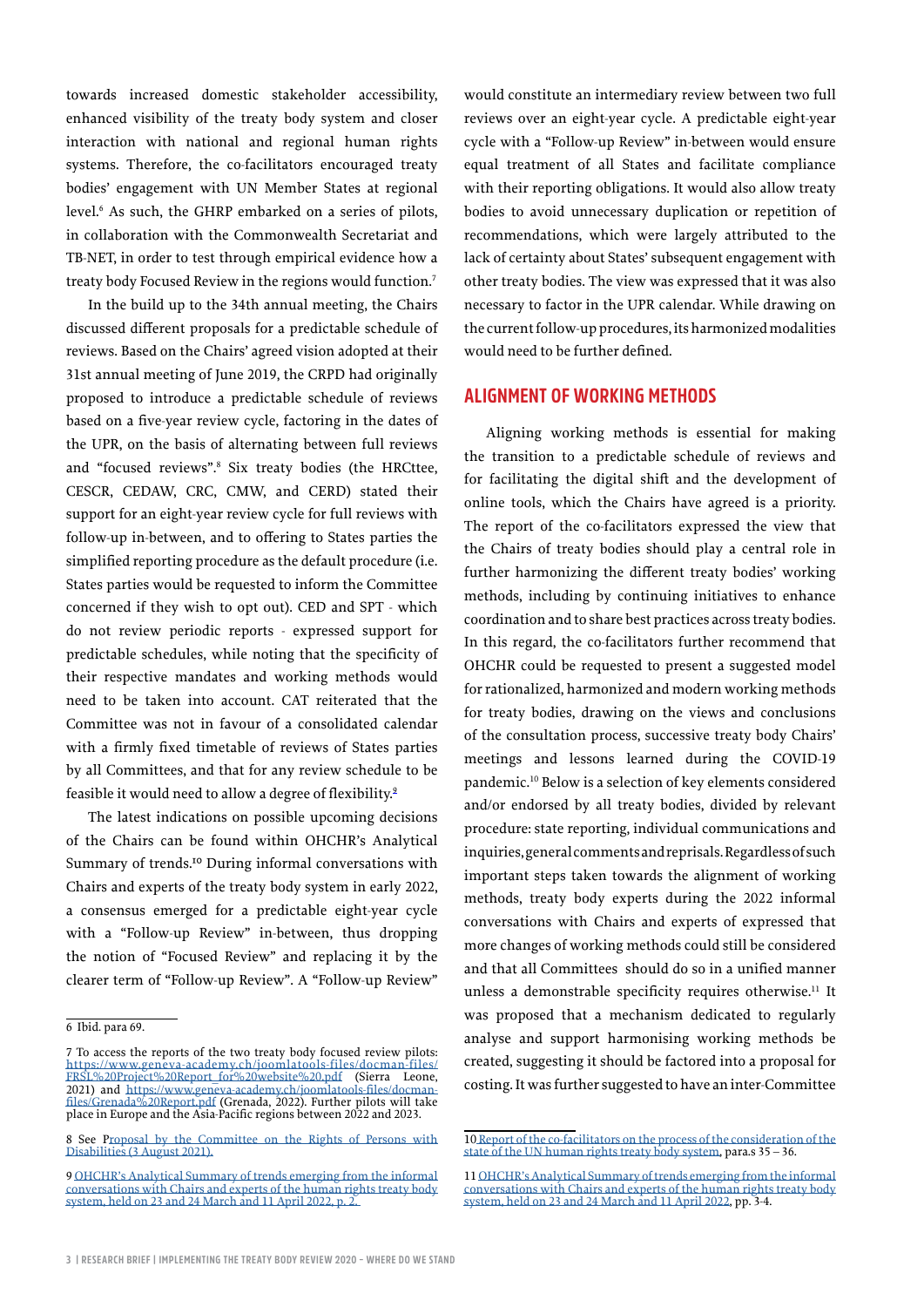structure with a coordinated working methods agenda for all treaty bodies.12 The proposal to assign focal points in each Committee for working methods was considered important to exchange good practices and suggest improvements that could be adopted by all Committees as long as there was no specific reason for a Committee not to align with the general working methods of other Committees. OHCHR shared its conviction, based on experience, that efforts to harmonize working methods could only lead to positive results if focal points were delegated and if the Chairs meeting was empowered to reach its own conclusions, after proper internal consultation within each Committee.<sup>13</sup>

#### **REPORTING PROCEDURE**

In 2019 the Chairs agreed, in their position paper on the future of the treaty body system, to align procedures and working methods in order to facilitate enhanced interaction between States parties and other stakeholders and the treaty bodies.14 To date, several key steps have been taken by the treaty bodies towards the alignment of their working methods under the state reporting procedure:

Where relevant, all treaty bodies agree to offer simplified reporting procedures to all States parties for periodic reports and may also offer it for initial reports. All treaty bodies offering such procedures for initial reports will develop a standard list of issues prior to reporting.15 The Chairs have also decided to make the simplified reporting procedure the default procedure for periodic reports, and if the treaty body concerned so decides, for initial reports, from which States parties can opt out.<sup>16</sup>

The Chairs have endorsed the possible elements for a common aligned procedure for the simplified reporting procedure.<sup>17</sup>

12 bid.

14 [A/74/256,](http://undocs.org/en/A/74/256) annex III.

15 Ibid.

16 [A/75/346, p](http://undocs.org/en/A/75/346)ara. 46 (k). 17 See [A/74/256, a](http://undocs.org/en/A/74/256)nnex II.

All treaty bodies will coordinate their list of issues prior to reporting to ensure that their dialogues with States parties are comprehensive and do not raise substantively similar questions in the same time period. Lists of issues prior to reporting will be limited to 25 to 30 questions.<sup>18</sup> When relevant, there should be cross-referencing and reinforcement of the recommendations of other treaty bodies, the universal periodic review and special procedure mandate holders.<sup>19</sup>

The Chairs have agreed to review States parties in the absence of a report.<sup>20</sup> The Chairs had already suggested that in the case of a review in the absence of a State party report, the State party should still be encouraged to appoint a delegation to participate in the constructive dialogue.<sup>21</sup>

All treaty bodies have agreed to follow the same general format for the consideration of reports during their Geneva sessions, that is, 6 hours in total, distributed over two sessions within a 24-hour period. In addition, written replies could be provided by the State concerned within 48 hours of the conclusion of the oral dialogue, if needed and appropriate. Exceptionally, the dialogue may take place by videoconference.<sup>22</sup> In this regard, all relevant treaty bodies have considered/endorsed a guidance note for States parties on the constructive dialogue with the human rights treaty bodies.<sup>23</sup>

The Chairs have endorsed the framework for concluding observations, to be applied flexibly.24 The Chairs have also endorsed the format of concluding observations.<sup>25</sup>

All treaty bodies engaging in follow-up to concluding observations will adhere to the process previously endorsed by the Chairs in its report entitled "Procedures of the human rights treaty bodies for following up on concluding observations, decisions and views",26 with a maximum of four urgent recommendations being selected by each committee from the concluding observations, and the State party will be requested to respond to follow-up within a fixed period from the date of the review.<sup>27</sup>

22 Ibid.

24 Ibid., annex II.

26 HRI/MC/2018/4.

<sup>13</sup> See [General Assembly resolution 68/268](https://documents-dds-ny.un.org/doc/UNDOC/GEN/N13/455/53/pdf/N1345553.pdf?OpenElement), paragraph 38 which "encourages the human rights treaty bodies, with a view to accelerating the harmonization of the treaty body system, to continue to enhance the role of their Chairs in relation to procedural matters, including with respect to formulating conclusions on issues related to working methods and procedural matters, promptly generalizing good practices and methodologies among all treaty bodies, ensuring coherence across the treaty bodies and standardizing working methods". See also, [A/74/256,](https://documents-dds-ny.un.org/doc/UNDOC/GEN/N19/237/65/pdf/N1923765.pdf?OpenElement) para. 57 "The Chairs recalled the decision, taken at their previous meetings (A/70/302, para. 88), that they should adopt measures on working methods and procedural matters that were common across the treaty body system, and that such measures should be implemented by all treaty bodies unless a treaty body subsequently dissociated itself from the system."; See also [the outcome document of the meeting held](https://www.ohchr.org/en/treaty-bodies/treaty-body-strengthening-outcome-documents-reports-and-statements) [in Dublin in November 2009,](https://www.ohchr.org/en/treaty-bodies/treaty-body-strengthening-outcome-documents-reports-and-statements) para.26 on the process of strengthening the United Nations human rights treaty body system (see [http://www.](http://www.ohchr.org/EN/HRBodies/HRTD/Pages/Documents.aspx) [ohchr.org/EN/HRBodies/HRTD/Pages/Documents.aspx\)](http://www.ohchr.org/EN/HRBodies/HRTD/Pages/Documents.aspx).

<sup>18</sup> Ibid. annex III.

<sup>19</sup> [A/66/860,](http://undocs.org/en/A/66/860) 2012, sect. 4.2.6. See also [HRI/MC/2014/2,](http://undocs.org/en/HRI/MC/2014/2) para. 33 (e).

<sup>20</sup> Ibid. annex II.

<sup>21</sup> Ibid., annex III.

<sup>23</sup> [A/69/285,](http://undocs.org/en/A/69/285) annex I.

<sup>25</sup> See [HRI/MC/2014/2.](http://undocs.org/en/HRI/MC/2014/2)

<sup>27</sup> A/74/256, annex III.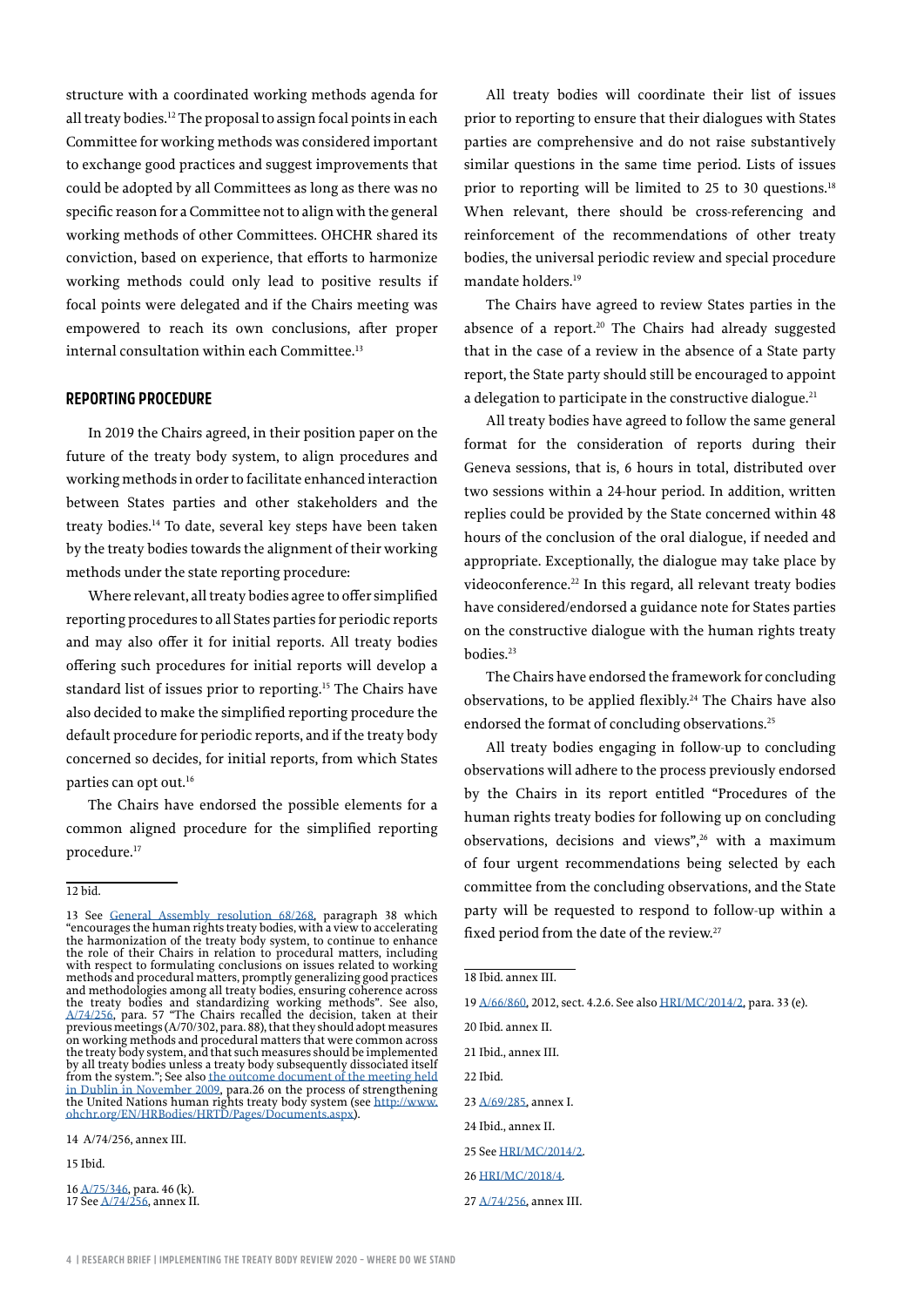Possible elements for a common aligned procedure for follow-up to concluding observations were put forward for discussion<sup>28</sup> and endorsed at the thirtieth meeting of Chairs.29

Within the context of reporting procedures, the suggested formats for alternative reports will be aligned, as will the deadline for their submission and the scheduling of private meetings. Private meetings may be conducted by videoconference, if necessary.<sup>30</sup>

The Chairs have considered and endorsed elements of a common approach to engagement with national human rights institutions.<sup>31</sup>

#### **INDIVIDUAL COMMUNICATIONS (REMEDIES)**

During the 2022 informal conversations, several treaty body experts shared their concerns with regard to the treaty bodies' work on petitions.<sup>32</sup> They stressed the importance of the work of the Petitions and Urgent Action Section (PUAS), and the severe overload of work it faced, noting that individual communications remained a priority. Experts expressed concern regarding the petitions backlog and underlined the need for increased resources to improve the petitions system and follow up, including through digital tools. The lack of a modern data management system has led to a significant loss of time on manual processing and actions on various stages of individual complaints. Two issues were critical, namely the development of modern technology, on which OHCHR has started to act with the support of a number of donors, and human resources, which OHCHR hoped to address through the 4th Secretary-General's status report so as to clarify to member States what action and support was needed. In May 2022, the GHRP and the Paris Human Rights Center organized an informal meeting for PUAS staff and the rapporteurs for communications of all relevant committees. On this occasion, discussions focused on the progress that is currently being made on technical issues, aimed at facilitating the interaction of users with the system, both State parties and claimants. There seemed to be a general consensus among the discussants also on the alignment of working methods where no reason for differences exist. This is an important step aimed at paving

the way for digitalization, a transformation which will be made much easier if less specificities and differences have to be built in.

In relation to remedies, the Chairs agreed that there was a need to compare the jurisprudence of the respective treaty bodies, with the objective of distilling good practices and establishing the full range of remedies that could guide the treaty bodies in their decisions, including measures of restitution, monetary compensation, rehabilitation measures, satisfaction measures and guarantees of nonrepetition.<sup>33</sup>

The Chairs decided to identify common elements with respect to the practices in the area of remedies in the different treaty bodies.34 A list of possible elements of a common aligned procedure for follow-up to decisions and views that were proposed and endorsed by the Chairs is included in the Aide-mémoire on [Tracking the implementation status of](https://undocs.org/HRI/MC/2022/2)  [decisions and recommendations of the Chairs of the treaty](https://undocs.org/HRI/MC/2022/2)  bodies\_([HRI/MC/2022/2\)](https://undocs.org/HRI/MC/2022/2).

#### **INQUIRIES AND COUNTRY VISITS**

The [Background paper on Inquiries and Country visits](https://tbinternet.ohchr.org/_layouts/15/treatybodyexternal/Download.aspx?symbolno=HRI%2fMC%2f2022%2fCRP.3&Lang=en)  [\(HRI/MC/2022/CRP.3\)](https://tbinternet.ohchr.org/_layouts/15/treatybodyexternal/Download.aspx?symbolno=HRI%2fMC%2f2022%2fCRP.3&Lang=en), prepared for submission to the Chairs at their thirty-fourth meeting, contains an overview of existing guidance and practices and is aimed at assisting treaty bodies in preparing draft common guidelines for establishing common procedures regarding inquiries and country visits, drawing on best practices and in reference to the note by the Secretariat on identifying progress achieved in aligning the working methods and practices of the treaty bodies.35 There appears to be a common understanding on further necessary alignment regarding certain elements relating to:

- the threshold for triggering an inquiry or a country visit;
- confidentiality of documents and proceedings;
- protection of victims and witnesses;
- engagement with stakeholders and sources of information;
- follow-up and implementation;
- information sharing and institution building.<sup>36</sup>

#### **GENERAL COMMENTS**

#### 33 [A/71/270,](http://undocs.org/en/A/71/270) para. 37.

34 [A/72/177,](http://undocs.org/en/A/72/177) para. 51. See also [HRI/MC/2018/3,](http://undocs.org/en/HRI/MC/2018/3) para. 90.

35 [HRI/MC/2018/3.](http://undocs.org/en/HRI/MC/2018/3)

<sup>28</sup> [HRI/MC/2018/4,](http://undocs.org/en/HRI/MC/2018/4) para. 11.

<sup>29</sup> [A/73/140, a](http://undocs.org/en/A/73/140)nnex II.

<sup>30</sup> See [A/74/256, a](http://undocs.org/en/A/74/256)nnex III.

<sup>31</sup> See [HRI/MC/2017/3.](https://undocs.org/en/HRI/MC/2017/3)

<sup>32</sup> [OHCHR's Analytical Summary of trends emerging from the informal](https://www.ohchr.org/sites/default/files/2022-05/summary-informal-conversation-3may2022.docx) [conversations with Chairs and experts of the human rights treaty body](https://www.ohchr.org/sites/default/files/2022-05/summary-informal-conversation-3may2022.docx) [system, held on 23 and 24 March and 11 April 2022,](https://www.ohchr.org/sites/default/files/2022-05/summary-informal-conversation-3may2022.docx) p. 5.

<sup>36</sup> See [Background paper on Inquiries and Country visits \(HRI/](https://tbinternet.ohchr.org/_layouts/15/treatybodyexternal/Download.aspx?symbolno=HRI%2fMC%2f2022%2fCRP.3&Lang=en)  $MC/2022/CRP3$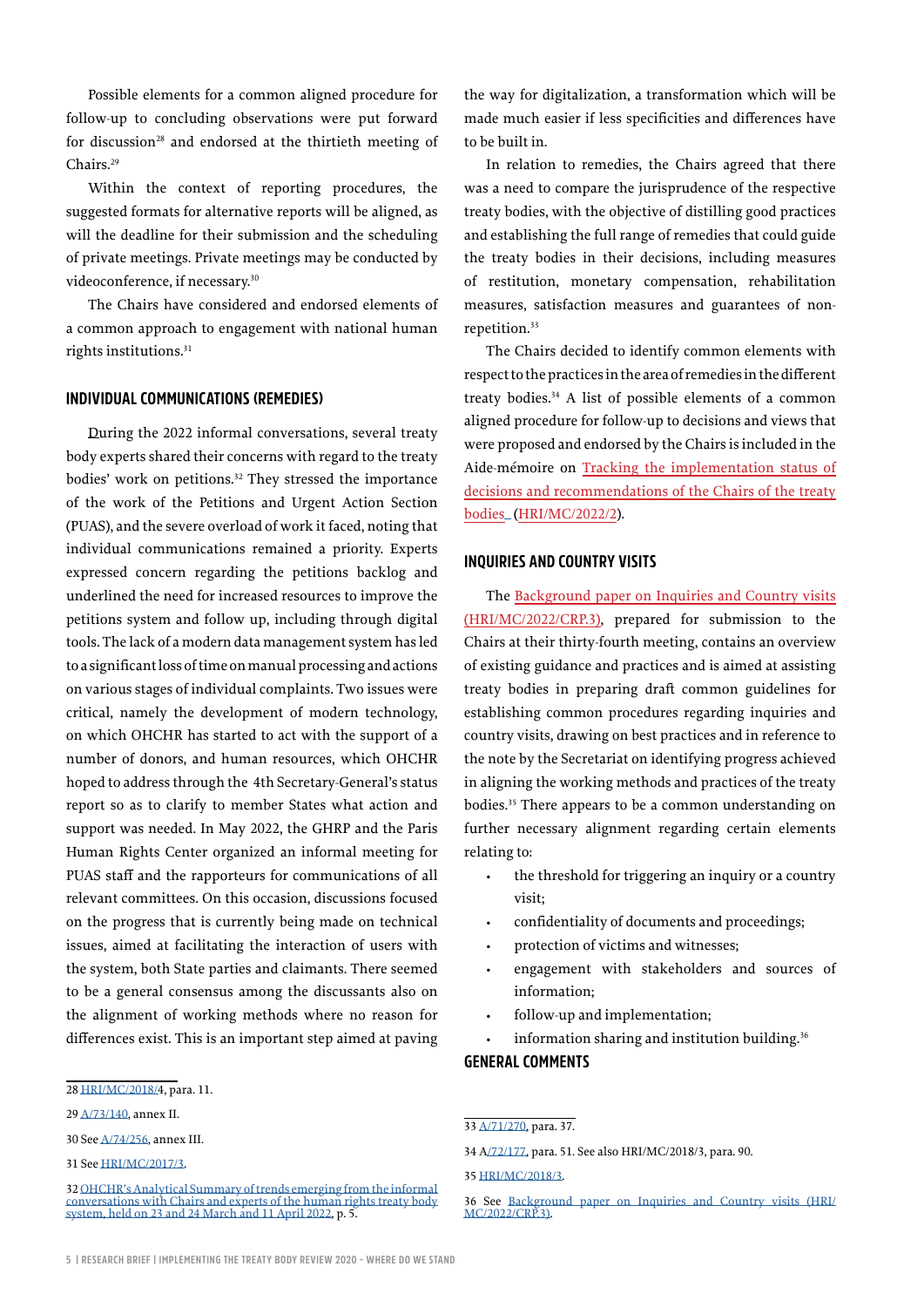The Chairs have endorsed a common methodology for the elaboration of and consultations on general comments.<sup>37</sup>

#### **REPRISALS**

The Chairs have unanimously endorsed the Guidelines against Intimidation or Reprisals (San José Guidelines).<sup>38</sup>

## **DIGITALIZATION**

The exceptional situation during the COVID-19 pandemic forced treaty bodies to find temporary solutions to continue their work in absence of face-to-face meetings and travel. While the establishment of the inter-committee working group on COVID-19 and other initiatives by individual committees have produced food for thought on ways for treaty bodies to work online, the pandemic has also exacerbated existing challenges and gaps.

Treaty body members have reported facing a wall of bureaucracy in attempting to use digital platforms such as Zoom and regretted the limited availability of interpretation services in UN languages for their online meetings, constraints that were further compounded by the time difference amongst members. Treaty body members have also raised the need to adapt the regulations regarding the Daily Subsistence Allowance (DSA) for online sessions, albeit acknowledging that such a proposal would be unlikely to be adopted by the Fifth Committee. Another issue affecting the work of the treaty bodies is the lack of formal communication channels between members and committees to work together and advance common issues, aside from the annual meeting of chairpersons meeting and the [Treaty Body](https://www.geneva-academy.ch/geneva-humanrights-platform/initiatives/detail/15-treaty-body-members-platform) [Members' Platform \(TBMP\)](https://www.geneva-academy.ch/geneva-humanrights-platform/initiatives/detail/15-treaty-body-members-platform) hosted by the Geneva Human Rights Platform.

With regard to online sessions of the Committees, views differ as to whether this practice could be implemented in a post Covid-19 setting with certain commentators arguing that fully virtual reviews have yielded promising results, including a more structured dialogue and greater participation from State parties and other stakeholders who would otherwise not be able to participate in Geneva. On the other hand, others have raised the issue of confidentiality especially for participation of NGOs dealing with individual communications and underlined the value in having the members in Geneva, taking into account the fundamental nature of treaty bodies as collegial bodies made up of experts dealing with complex legal issues. Thus, the possibility of organizing hybrid sessions with part of the delegation remaining in capital could be envisaged as a practical way forward. Nonetheless, due consideration should be given to the digital divide amongst State parties as well as the need to strengthen outreach efforts on participation through online methods, in particular for NGOs. Mention was also made of moving some other aspects of the work of treaty bodies online such as regional consultations for Days of General Discussions or General Comments.<sup>39</sup>

While the impact of the COVID pandemic has shown the serious logistical, technological, and financial challenges the UN is grappling with, in many ways it has also accelerated the pace of digitization of OHCHR. In 2021, OHCHR hired a senior IT consultant to conduct a comprehensive and unprecedented assessment of all existing IT infrastructure for all mechanisms, which revealed an enormous fragmentation of IT solutions. In light of these findings, it was thus decided that the digitalization of UN human rights mechanisms will be piloted under the Office-wide digital transformation process, aimed to reinforce data-driven human rights advocacy by harnessing the potential of digital platforms to advance human rights, as presented in the [UN Human Rights Appeal](https://www.ohchr.org/sites/default/files/2022-01/AnnualAppeal2022.pdf)  [2022](https://www.ohchr.org/sites/default/files/2022-01/AnnualAppeal2022.pdf). With a view to increase the accessibility, efficiency and transparency of UN human rights mechanisms, the Office is envisaging the transition to a robust and integrated digital structure with three major components: (1) a case and document management system; (2) an input and external relation system to exchange information in both directions; (3) and an integrated knowledge management system.

Recalling the increasing backlog in individual communications, treaty body members and OHCHR representatives have since underscored the urgent need for a deeper digital transformation in relation to the PUAS, notably through the development of a case and document management system, which could also include an online submission portal. To date, the absence of digital solutions have rendered the processing of complaints extremely time consuming and work intensive for the PUAS, a burden that is likely to grow with the increasing awareness of the individual complaints procedures and increasing acceptance by State Parties of the competence of the treaty bodies to receive communications. It was noted that individual communications should be a priority area for this digital transformation.

<sup>37</sup> [A/70/302,](http://undocs.org/en/A/70/302) paras. 90–91.

<sup>38</sup> Ibid., para. 41.

<sup>39</sup> See also the [joint letter](https://www.ohchr.org/sites/default/files/Documents/HRBodies/Annual-meeting/Letter-group-46-States-2June2021.pdf) from 43 States to the TB Chairs' 33rd meeting and the [CRPD position paper](https://www.ohchr.org/Documents/HRBodies/Annual-meeting/Proposal-CRPD-3August2021.docx).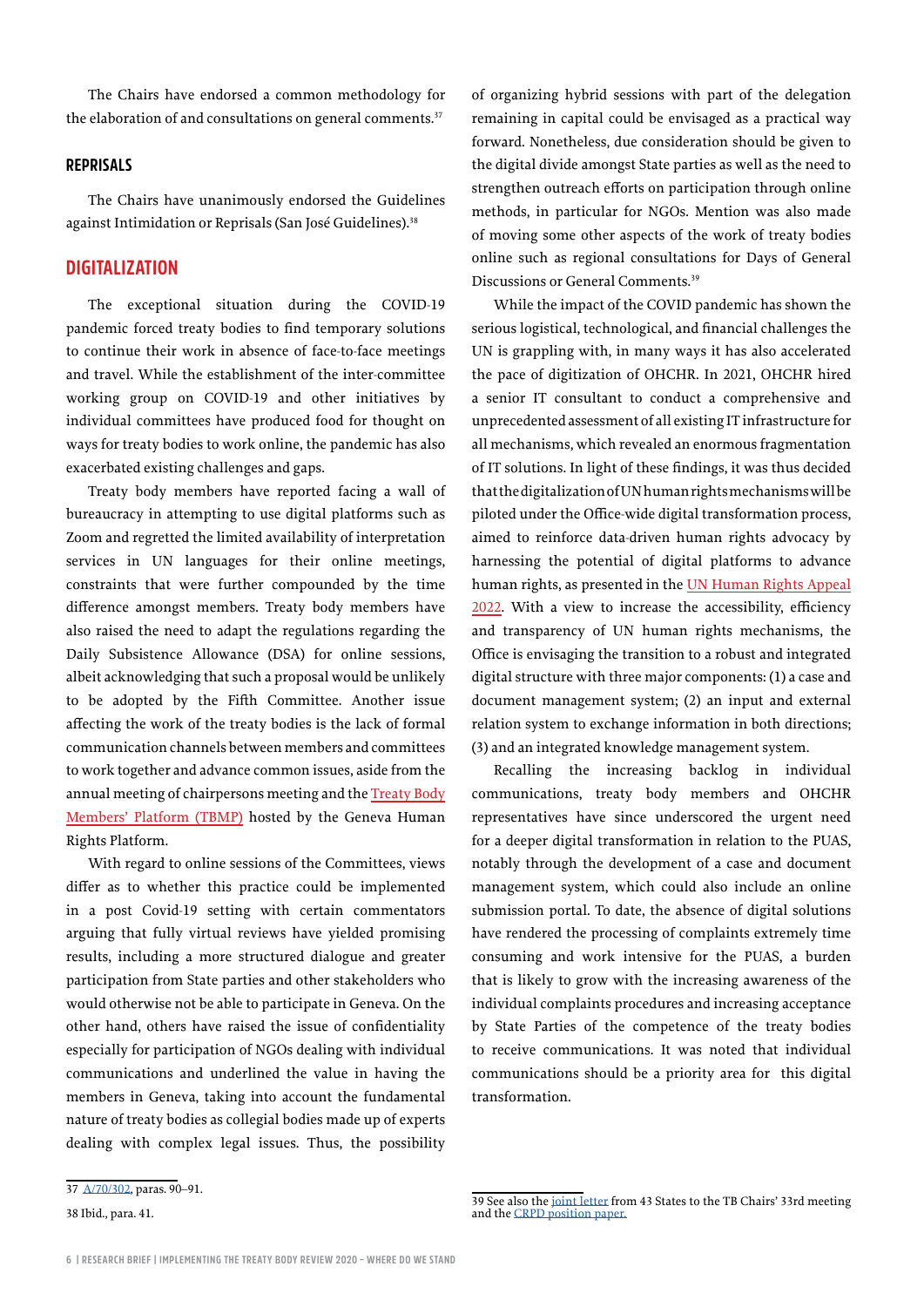## **RECOMMANDATIONS**

#### **PREDICTABLE SCHEDULE OF REVIEWS**

The current irregular and incoherent schedule of reviews across the treaty body system constitutes a major issue for its visibility, the coherence of its outputs and encouragement for timely and full cooperation towards increased domestic stakeholder accessibility. As such, a predictable schedule of reviews should be coordinated across all Committees and include the due dates for State parties' reports and appearance dates. A predictable eight-year cycle with a "Follow-up Review" would be a welcome solution to this end, reducing the reporting burden and making the reporting system simpler, more efficient and closer to the national context, therefore supporting State parties to focus on follow-up and implementation.

#### **ALIGNMENT OF WORKING METHODS**

Cross-cutting all procedures, the framework of reasonable accommodation – a central pillar of the UN Disability Inclusion Strategy and a legal obligation embedded in the CRPD - has been integrated into treaty body working methods through the recognition of different forms of accommodation and adjustment of time, adjustment to the format of meetings, and personal assistants were being recognized and accommodated across the treaty bodies. However, the current framework is insufficient as it does not allow for individualized responses to people's needs to ensure that they can participate on an equal basis with others. What is needed is a mechanism by which an individual could explain what their requirements are to participate on an equal basis with others. If these requirements are not met, a complaint mechanism should be made available, with the aim to independently assess whether the process has been reasonable.

Specific to the state reporting procedure, the OHCHR and treaty body members have identified a number of outstanding issues<sup>40</sup>, which include the following:

- How to increase review capacity, bearing in mind that all treaty bodies have agreed to increase their capacity to review the reports of States parties and individual communications, while considering that committee members cannot be expected to contribute more than three months of their time per year (that is, a maximum of three sessions of four weeks each)<sup>41</sup>;
- The compilation of guidelines on the form and content of reports to be submitted by States Parties should be revised to include the CRPD, the CED and any further developments concerning the simplified reporting procedure<sup>42</sup>;
- Standard lists of issues prior to reporting should be developed<sup>43</sup> and internal guidelines should be developed in a coordinated manner for the drafting of lists of issues prior to reporting and of concluding observations common to all committees<sup>44</sup>:
- How to cross-reference and reinforce without adding to the length of concluding observations; arguably, concise cross-referencing may reduce the length of concluding observations (to address the word limit issue)45;
- Issues that require further discussion or clarification on the follow-up to concluding observations include the alignment of grading systems and the alignment of the time frame;
- Issues that remain outstanding regarding interaction with stakeholders include the following: (a) There is no common format for alternative reports;
	- (b) Deadlines for submitting alternative reports are not harmonized;
	- (c) Scheduling of private meetings require further discussion;

45 The Chairs thought it would be unhelpful to impose a limit of 3,300 words for concluding observations on periodic reports.

<sup>40</sup> [OHCHR's Analytical Summary of trends emerging from the informal conversations with Chairs and experts of the human rights treaty body](https://www.ohchr.org/sites/default/files/2022-05/summary-informal-conversation-3may2022.docx)  [system, held on 23 and 24 March and 11 April 2022.](https://www.ohchr.org/sites/default/files/2022-05/summary-informal-conversation-3may2022.docx)

<sup>41</sup> See [A/74/256, a](http://undocs.org/en/A/74/256)nnex III.

<sup>42</sup> [A/74/256, a](http://undocs.org/en/A/74/256)nnex II (m).

<sup>43</sup> Ibid., annex III.

<sup>44</sup> Ibid., annex II (k).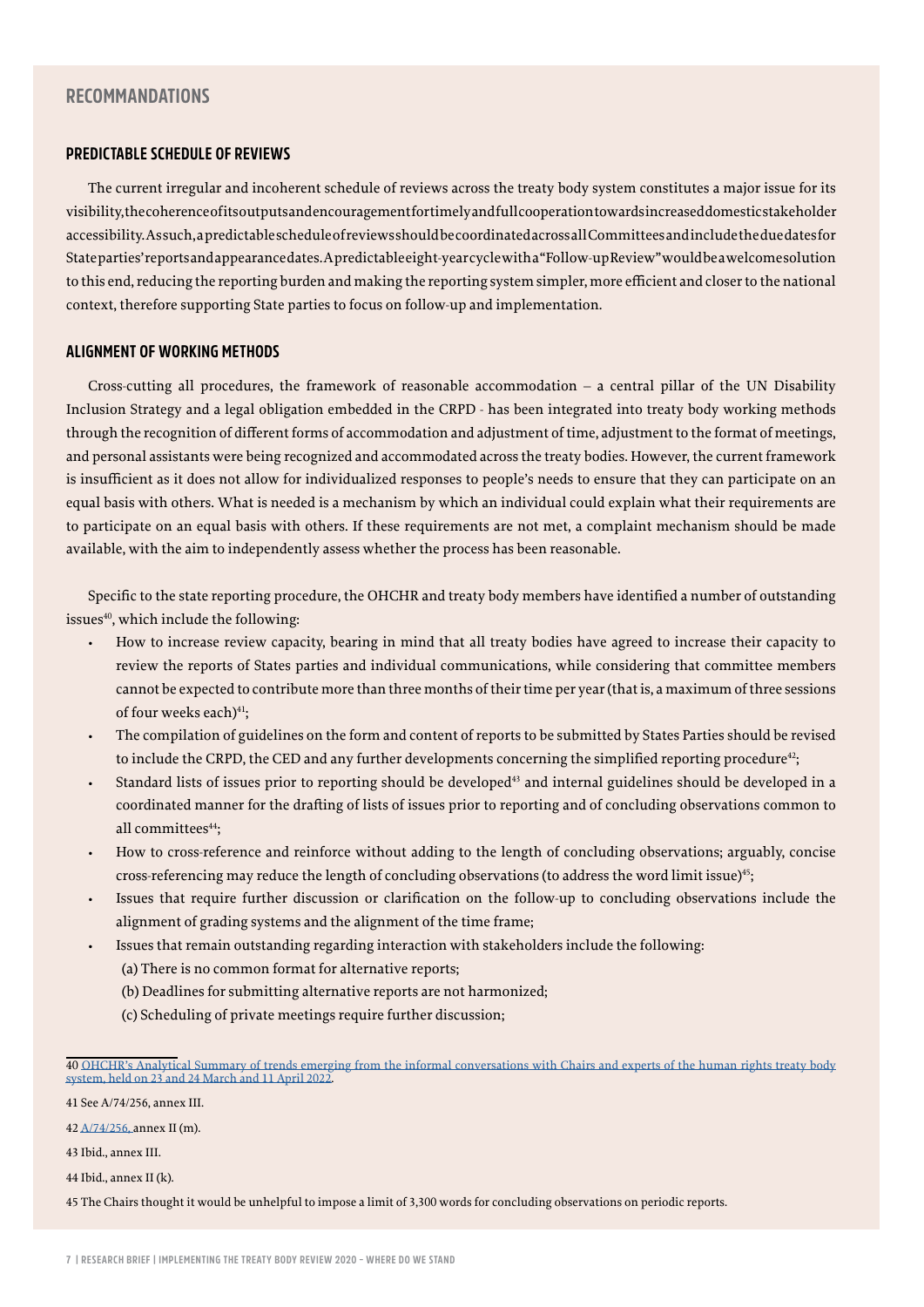(d) Modalities for sharing information and interacting with United Nations agencies and United Nations country teams require further discussion.

Regarding the individual communication procedure, the OHCHR and treaty body members have identified a number of outstanding issues<sup>46</sup>, which include the following:

- Common guidance needs to be prepared, based on existing documents;
- Assessment criteria and grading systems need to be aligned;
- The link between follow-up to views and the reporting procedure needs to be developed, as well as proposals on how to address any non-cooperation of the States parties concerned;
- A digital case-management system that will also host standard templates for communication with authors and the States parties concerned and generate, among other things, automatic timelines and reminders, needs to be developed.

In relation to the inquiry procedure, the OHCHR and treaty body members have identified a number of outstanding issues , which include the following:

- The question of how to protect the information gathered against security breaches needs to be discussed;
- It should be clarified that the rapporteur on reprisals should be responsible for dealing with letters of allegations relating to reprisals;
- Practices in relation to the issue of non-cooperation of States parties vary across treaty bodies. This issue could be further discussed with a view to exchanging good practices and considering streamlining such practices;
- The question of how to strengthen the follow-up process needs to be discussed.

#### **DIGITALIZATION**

The unpreceded challenges posed by the COVID pandemic have highlighted the need to adapt to digital technologies in order to increase the accessibility, transparency and efficiency of the treaty body system. While in presence sessions should remain the rule, the possibility of organizing hybrid sessions could be considered as well as moving some areas of treaty bodies' work, online, when possible. Additionally, the pandemic and the 2020 Treaty Body Review have also provided a clear roadmap on ways forward with regard to digitalization: the creation of a case and document management system for petitions, a knowledge management system and an online portal for accessing information and submitting documents in a safe and confidential manner

46 [OHCHR's Analytical Summary of trends emerging from the informal conversations with Chairs and experts of the human rights treaty body](https://www.ohchr.org/sites/default/files/2022-05/summary-informal-conversation-3may2022.docx)  system, held on 23 and 24 March and 11 April 2022